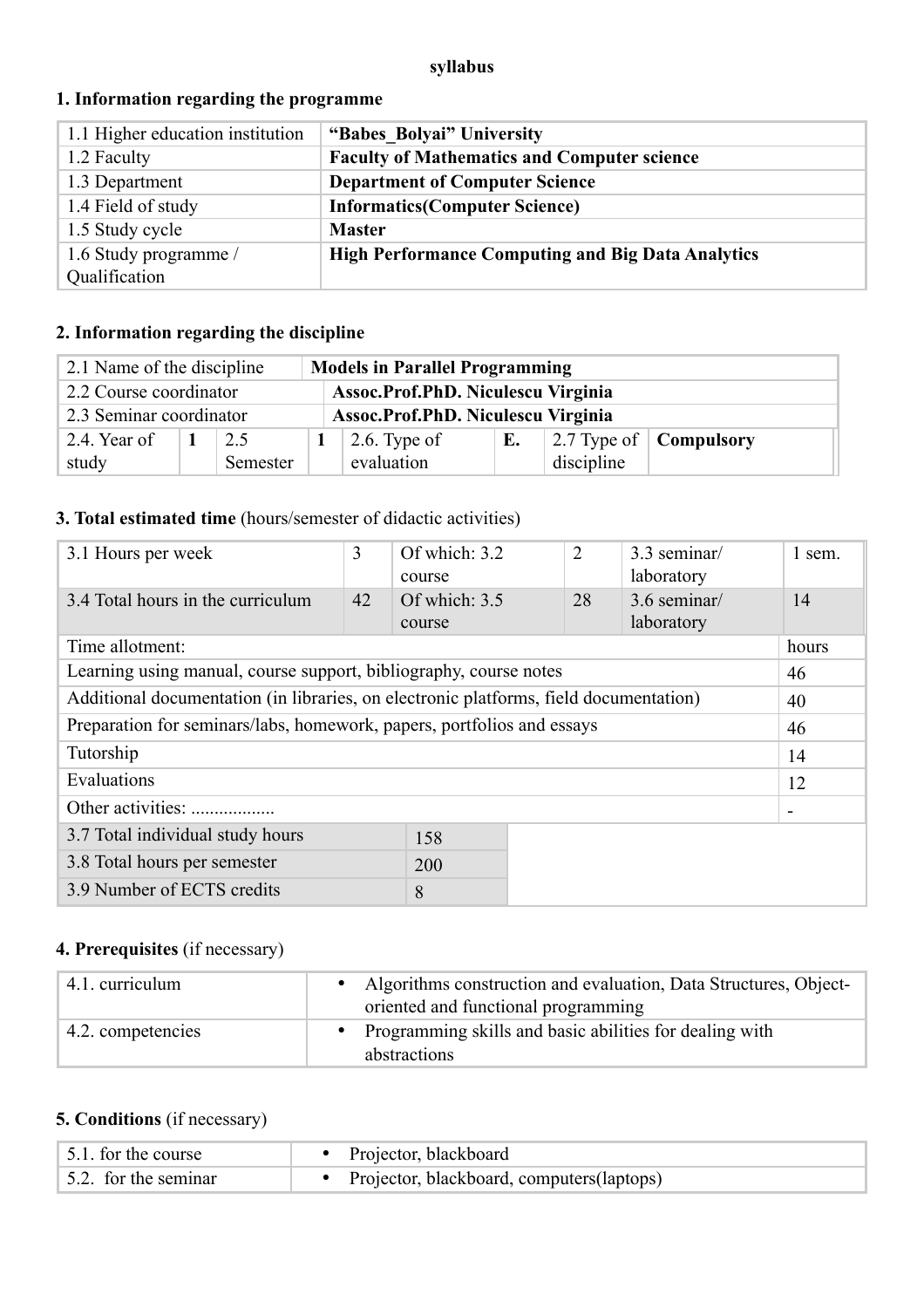# **6. Specific competencies acquired**

| <b>Profess</b><br>ional<br>compet<br>encies | • Knowledge, understanding of the basic concepts of parallel programming.<br>Ability to work independently and/or in a team in order to solve problems in defined<br>$\bullet$<br>professional contexts (models).<br>Knowledge, understanding of the theoretical foundations of parallel algorithms<br>$\bullet$<br>construction. |
|---------------------------------------------|-----------------------------------------------------------------------------------------------------------------------------------------------------------------------------------------------------------------------------------------------------------------------------------------------------------------------------------|
| <b>Transv</b><br>ersal<br>compet<br>encies  | Ability to solve problems using parallel programming.<br>$\bullet$<br>Ability to do research work in the domain of the parallel programming by studing a<br>$\bullet$<br>particular model of parallel computation.                                                                                                                |

# **7. Objectives of the discipline** (outcome of the acquired competencies)

| 7.1 General objective of the<br>discipline  | Each student has to prove that (s) he acquired an acceptable level of<br>knowledge and understanding of the subject, that (s) he is capable of<br>stating these knowledge in a coherent form, that (s)he has correct<br>habits of analysis, design, and implementation using different<br>models of parallel computation.                                                                                                |
|---------------------------------------------|--------------------------------------------------------------------------------------------------------------------------------------------------------------------------------------------------------------------------------------------------------------------------------------------------------------------------------------------------------------------------------------------------------------------------|
| 7.2 Specific objective of the<br>discipline | To present the basic paradigms of parallel programming.<br>To offer different models of parallel programs development and<br>$\bullet$<br>understanding their necessity and their advantages.<br>• To create the ability to correctly develop parallel algorithms using<br>different models of parallel computation (algorithms from linear<br>algebra, numerical analysis, graph, searching and sorting<br>algorithms). |

### **8. Content**

| 8.1 Course                                                                                                                                                                                                                                                                  | Teaching methods                                                               | Remarks |
|-----------------------------------------------------------------------------------------------------------------------------------------------------------------------------------------------------------------------------------------------------------------------------|--------------------------------------------------------------------------------|---------|
| General Introduction to parallel programming:<br>- reasons for using parallel programming;<br>- problems and difficulties in parallel<br>programming;<br>- the necessity of using models<br>Parallel Computer Architectures - Taxonomies                                    | Exposure: description,<br>explanation, examples,<br>discussion of case studies |         |
| 2. Types of parallelism<br>¥<br>Implicit parallelism<br>¥<br><b>Explicit Parallelism</b><br>- Data-parallel model<br>- Message-passing model<br>- Shared-variable model<br>Task Dependency Graph, Task Interaction<br>Graph, Degree of Concurrency, Granularity,<br>Mapping | Exposure: description,<br>explanation, examples,<br>discussion of case studies |         |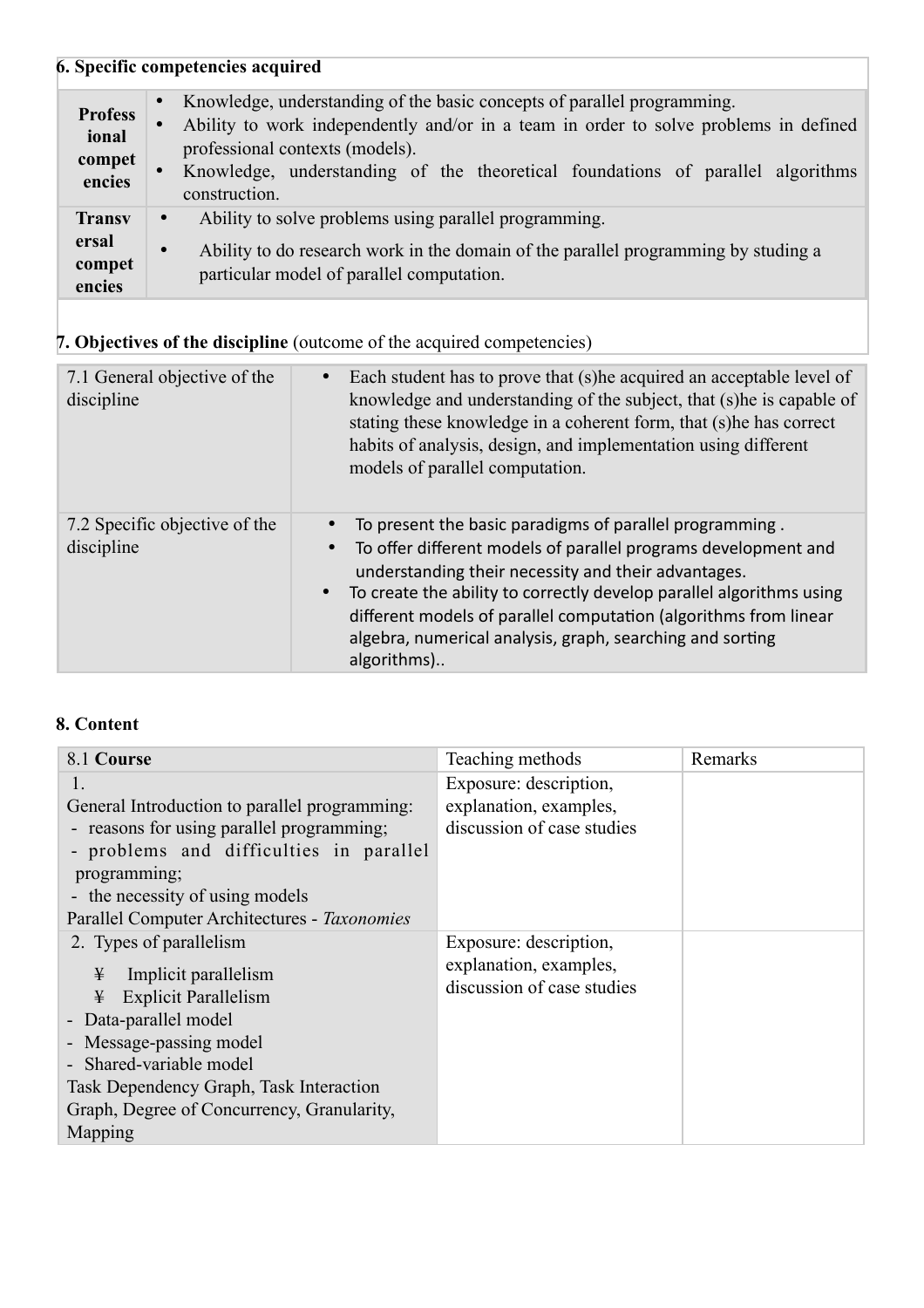| 3. Phases in parallel programs development<br>(PCAM)<br>- Partitioning, Communication,<br>Agglomeration, Mapping                               | Exposure: description,<br>explanation, examples,<br>discussion of case studies |  |
|------------------------------------------------------------------------------------------------------------------------------------------------|--------------------------------------------------------------------------------|--|
| Decomposition<br>- functional (task decomposition)<br>- of the domain(geometrical)<br>data-distributions                                       |                                                                                |  |
| $\overline{4}$ .<br>Interconnection networks                                                                                                   | Exposure: description,<br>explanation, examples,<br>discussion of case studies |  |
| 5.<br><b>Shared Memory Parallel Programming</b><br>Synchronization problems<br>OpenMP                                                          | Exposure: description,<br>explanation, examples,<br>discussion of case studies |  |
| 6. Distributed Memory Parallel Programming<br>$-MPI$                                                                                           | Exposure: description,<br>explanation, examples,<br>discussion of case studies |  |
| 7. PRAM models<br>Computational networks<br><b>Brent Theorem</b>                                                                               | Exposure: description,<br>explanation, examples,<br>discussion of case studies |  |
| 8.<br>Analytical Modeling of Parallel Systems<br>Scalability                                                                                   | Exposure: description,<br>explanation, examples,<br>discussion of case studies |  |
| 9. Parallel programming paradigms<br>- Master-slaves<br>- Task-Farm<br>- Work-Pool<br>- Divide & Conquer<br>- Pipeline                         | Exposure: description,<br>explanation, examples,<br>discussion of case studies |  |
| Bulk Synchronous Parallel programming<br>- BSP<br>$-LogP$                                                                                      | Exposure: description,<br>explanation, examples,<br>discussion of case studies |  |
| Functional parallel programming<br>10.<br>Bird-Meertens Formalism (BMF).                                                                       | Exposure: description,<br>explanation, examples,                               |  |
| - List Homomorphisms<br>- Categorical Data Types<br>Map-Reduce Model                                                                           | discussion of case studies                                                     |  |
| 11.<br>Pares - A Model for Parallel Recursive<br>Programs.<br>- Special data structures of parallel recursion:<br>PowerLists, ParLists, PLists | Exposure: description,<br>explanation, examples,<br>discussion of case studies |  |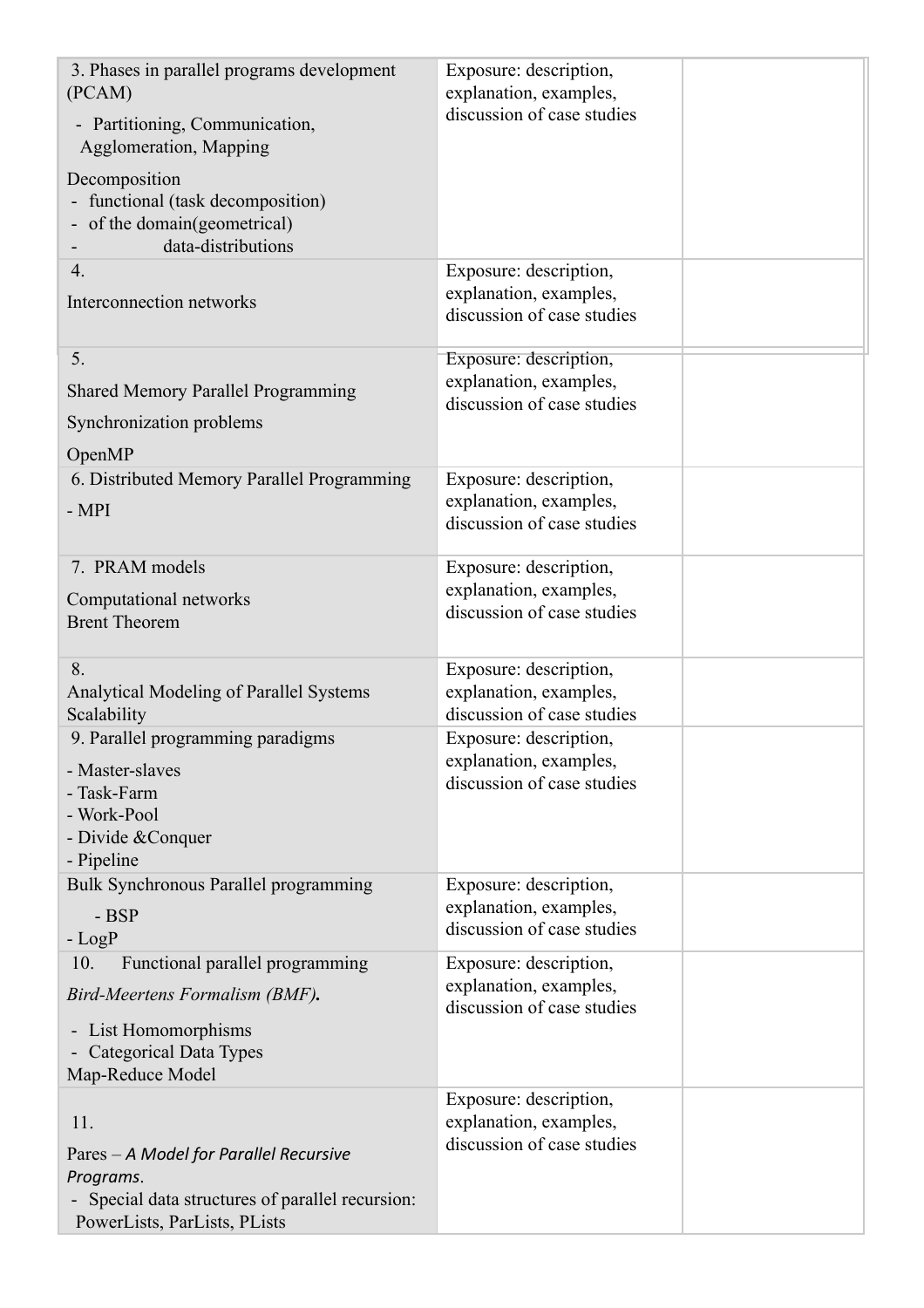| Interleaving/Nondeterminancy/Formal<br>12.<br>Methods<br>UNITY "Unbounded Nondeterministic<br><i>Iterative Transformations"</i> model<br>- CSP(Communicating Sequential Processes)<br>model                                                                                                 | Exposure: description,<br>explanation, examples,<br>discussion of case studies |  |
|---------------------------------------------------------------------------------------------------------------------------------------------------------------------------------------------------------------------------------------------------------------------------------------------|--------------------------------------------------------------------------------|--|
| 13.<br>General presentation of the parallel computation<br>models (PCM).<br>Requierements for PCM<br>$\circ$                                                                                                                                                                                | Exposure: description,<br>explanation, examples,<br>discussion of case studies |  |
| Classification:<br>$\circ$<br>- implicit parallelism<br>- implicit decomposition<br>- explicit decomposition<br>- explicit mapping<br>-explicit communication<br>- everything explicit<br>Main Categories of Models<br>Classification/Comparison of the models for<br>parallel computation. |                                                                                |  |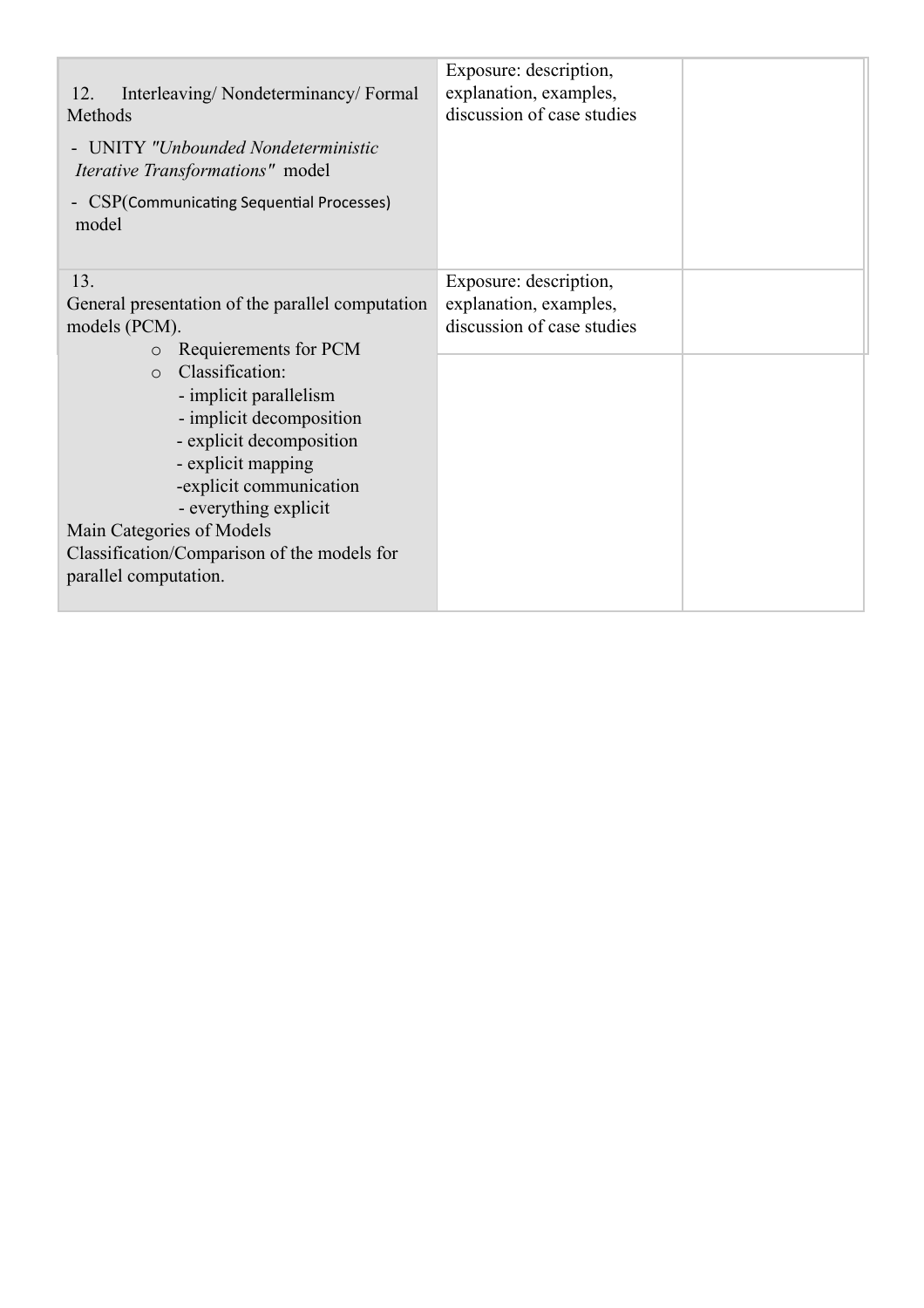http://www.cs.ubbcluj.ro/~vniculescu/didactic/

Bibliography

- 1. Michael McCool, Arch Robinson, James Reinders, Structured Parallel Programming: Patterns for Efficient Computation," Morgan Kaufmann,, 2012 .
- 2. A Pattern Language for Parallel Programming. Berna L. Massingill, Timothy G. Mattson, and Beverly A. Sanders,Addison Wesley Software Patterns Series, 2004.
- 3. Grama, A. Gupta, G. Karypis, V. Kumar. Introduction to Parallel Computing, Addison Wesley, 2003.
- 4. Ian Foster. Designing and Building Parallel Programs, Addison-Wesley 1995.
- 5. K.M. Chandy, J. Misra, Parallel Program Design: A Foundation, Addison-Wesley, 1988.
- 6. M J QUINN. Parallel Programming in C with MPI and OpenMP, McGraw Hill, 2004.
- 7. J. Misra. PowerList: A structure for parallel recursion.ACM Transactions on Programming Languages and Systems, 16(6):1737-1767, November 1994.
- 8. Selim Akl, Parallel Computation: Models and Methods, Prentice Hall, 1997
- 9. B. WILKINSON, C.M. ALLEN. Parallel Programming: Techniques and Applications Using Networked Workstations and Parallel Computers, Prentice Hall, 1999.
- 10. C. A. R. Hoare, Communicating Sequential Processes. June 21, Prentice Hall International, 2004.
- 11. V. Niculescu. Calcul Paralel. Proiectare si dezvoltare formala a programelor paralele. Presa Univ. Clujana, 2006.
- 12. V. Niculescu. *PARES A Model for Parallel Recursive Programs*, Romanian Journal of Information Science and Technology (ROMJIST), Ed. Academiei Romane, Volume 14(2011), No. 2, pp. 159–182, 2011
- 13. A.W. Roscoe, The Theory and Practice of Concurrency. Prentice-Hall 1998.
- 14. D. Skillicorn. Foundations of Parallel Programming, Cambridge International Series on Parallel Computations, 1994
- 15. D.B. Skillicorn, D. Talia. Models and Languages for Parallel Computation. ACM Computer Surveys, 30(2) pg.123-136, June 1998.

| 8.2 Seminar                                             | Teaching methods                                    | Remarks                                                                 |
|---------------------------------------------------------|-----------------------------------------------------|-------------------------------------------------------------------------|
| 1. Simple examples of parallel programs.                | Explanation, dialogue, case<br>studies              | The seminar is<br>structured as 2 hours<br>classes every second<br>week |
| 2. Tehniques used in parallel programs<br>construction. | Dialogue, debate, case<br>studies, examples, proofs |                                                                         |
| 3. PRAM - examples                                      | Dialogue, debate, case<br>studies, examples, proofs |                                                                         |
| 4. MPI and OpenMP examples                              | Dialogue, debate,<br>explanation, examples          |                                                                         |
| Student presentations<br>5.                             | Dialogue, debate,<br>explanation, examples          |                                                                         |
| Student presentations<br>6.                             | Dialogue, debate,<br>explanation, examples          |                                                                         |
| <b>Student presentations</b><br>7.                      | Dialogue, debate,<br>explanation, examples          |                                                                         |